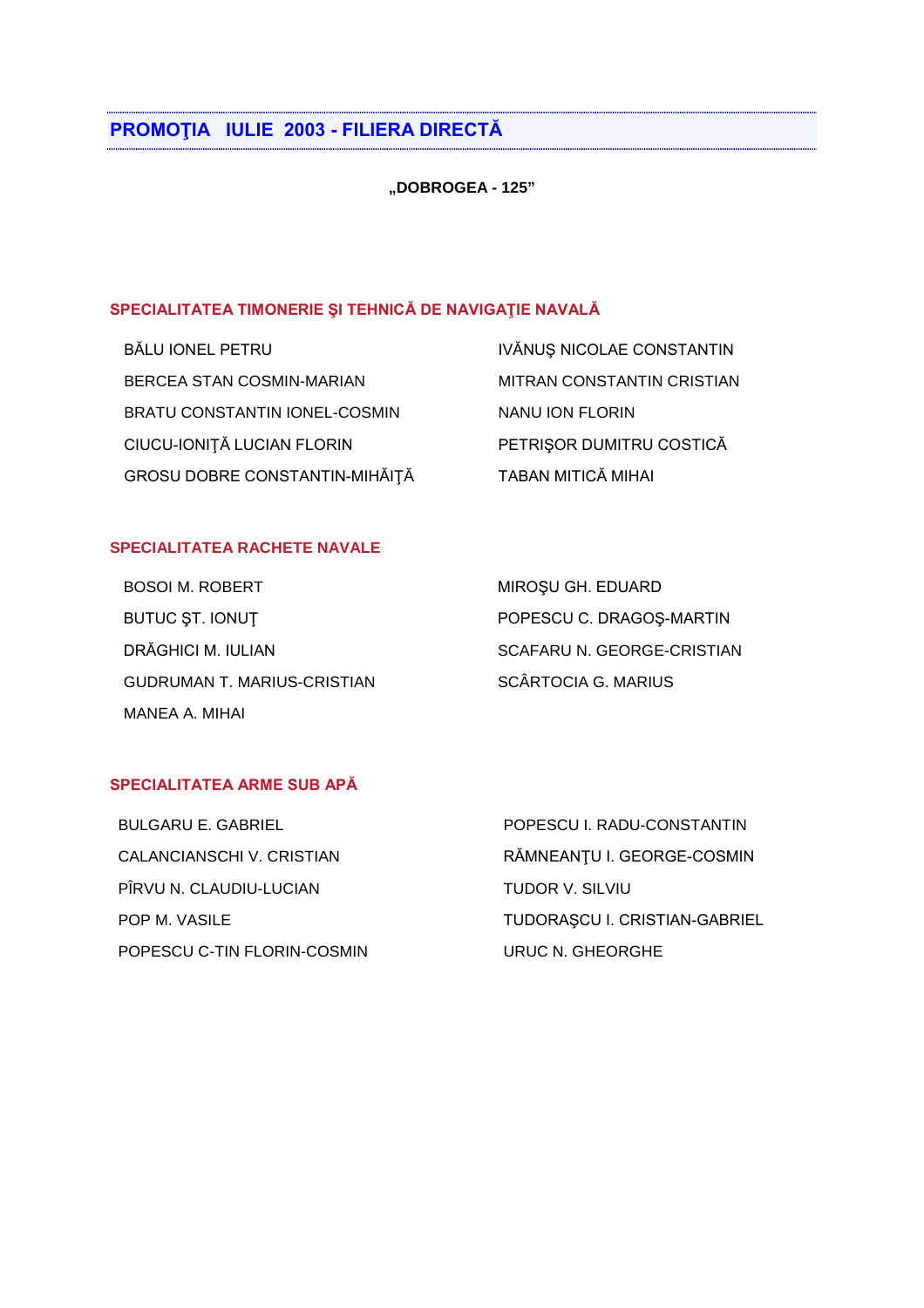## **PROMOŢIA IULIE 2003 - FILIERA INDIRECTĂ**

**"DOBROGEA - 125"**

### **SPECIALITATEA ARTILERIE NAVALĂ**

CHIRIAC V. STELICĂ MINGĂ C. NICOLAE CONGHER M. DUMITRU MIRLOGEANU I. IULIAN CONSTANTINESCU M. MARIAN-CRISTINEL NOUR A. AUREL CULTUSA S. FERGUN SERGHEI GH. ELVIUS-DANIEL DATCU S. FLORIN-MARINEL SIBIŞANU I. CRISTIAN DUMITRAȘCU C. REMUS-COSTEL TURCIN V. MARINEL HOLBAN N. LAURENŢIU VARTAN C. CRISTIAN-FLORENTIN LUNGU N. GABRIEL ZBANŢ I. IULIAN-DORINEL METEA L. MARIUS-MONU

#### **SPECIALITATEA RADIO ŞI OBSERVARE SEMNALIZARE**

ALEXANDRU E. DAN NEHOIANU N. CONSTANTIN ANDONI I. MARIAN-VICENTIU PERETE C-TIN DANIEL BATACHE P. MIHĂITĂ-CRISTIAN PETRILA I. EMIL-CĂTĂLIN BĂLĂNESCU GH. NICOLAE PETROV F. DĂNUT BEJAN N. NICULAI-DĂNUȚ PICUI T. GEORGE-FLORIN BUSUIOC F. IULIAN POSTELNICU F. GEORGE-ROBERTO CHIRU S. MARIAN-SORIN RADU D. DĂNUȚ CONSTANTIN T. SORIN RAITĂ GH. ION COROI M. MARIAN SARCHIZIAN ST. GEORGE DEDU I. IONEL-MĂDĂLIN SIMIUC C-TIN COSTINEL-SERGIU DISCULȚU V. NELUȚU SULTAN I. EDUARD GIGEA N. GABRIEL TABARCEA C-TIN CONSTANTIN IOANIDES N. FLORIAN-OCTAVIAN TĂNASE I- LAURENTIU **ION I. MARIAN GEORGE THE SECOND TUTUIANU Z- GEORGE** JALBĂ D. MIRCEA UNGUREANU I- STELIAN JIANU C-TIN TEODOR-DOREL VALACHE GH. VASILE-VIOREL MIHAI I. CONSTANTIN ZODILĂ I. MIHĂIȚĂ